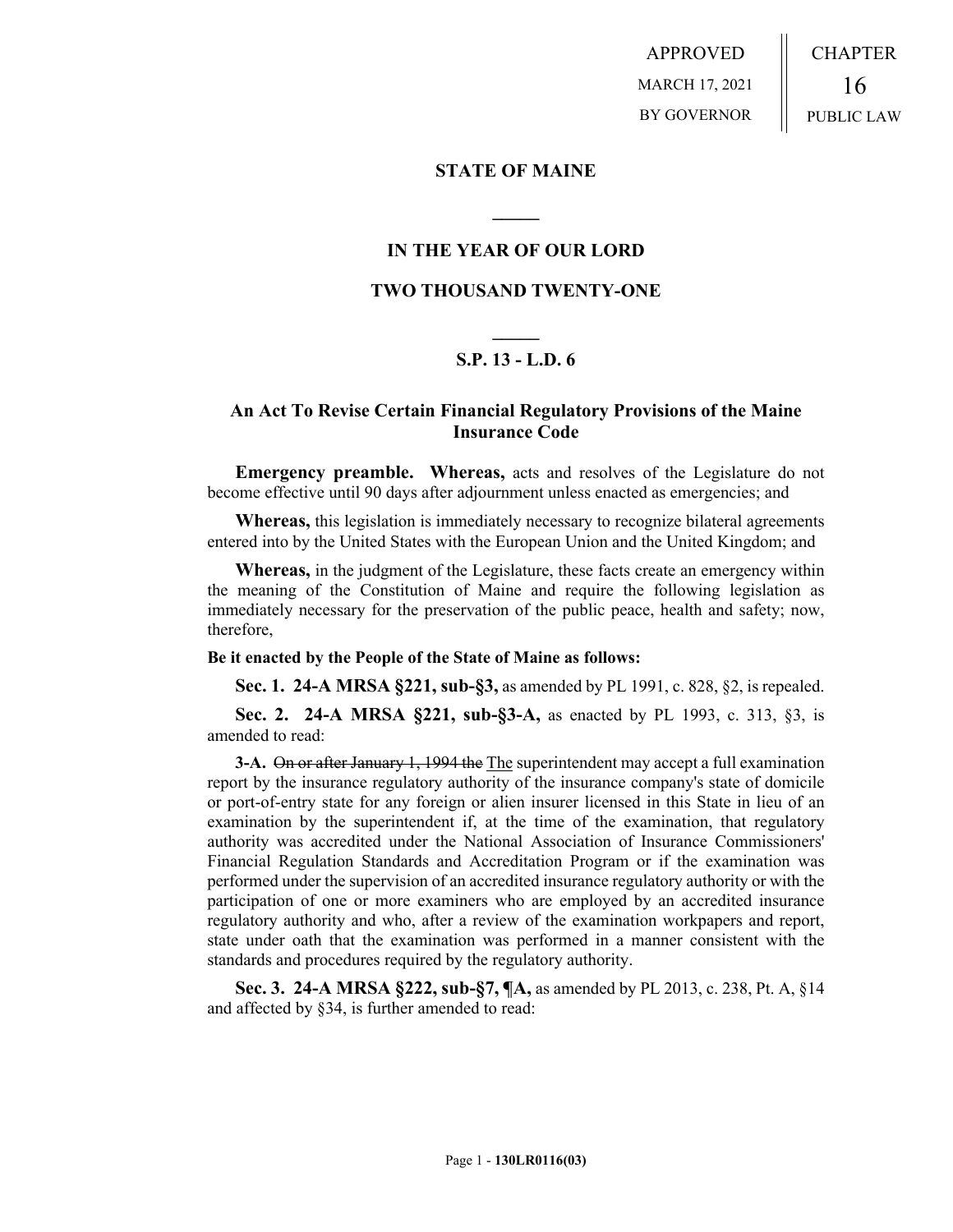A. The superintendent shall hold a hearing in accordance with the procedures set forth in the Maine Administrative Procedure Act, section 231 and Title 5, chapter 375, subchapter 4, within 30 days after the application required by subsection 4‑C has been filed with the superintendent. The superintendent shall make a determination within 30 days after the conclusion of that hearing. The superintendent shall approve any purchase, exchange, merger or other change of control referred to in subsection 4‑C unless the superintendent finds that:

(1) After the change of control, the domestic insurer could not satisfy the requirements for the issuance of a certificate of authority according to requirements in force at the time of the issuance or last renewal or continuation of its certificate of authority to do the insurance business that it intends to transact in this State;

(2) The effect of the purchases, exchanges, merger of a controlling person of the insurer or other changes of control may be substantially to lessen competition in insurance in this State or tend to create a monopoly in this State or would violate the laws of this State or of the United States relating to monopolies or restraints of trade;

(3) The financial condition of an acquiring person would jeopardize the financial stability of the insurer or prejudice the interest of its policyholders;

(4) The plans or proposals that the acquiring or divesting person has to liquidate the insurer, to sell its assets or to merge it with any person, or to make any other major change in its business or corporate structure or management, are unfair or prejudicial to policyholders;

(5) The competence, experience and integrity of those persons who would control the operation of the insurer indicate that it would not be in the interest of policyholders or the public to permit them to do so;

(6) Any merger of a domestic insurer does not comply with section 3474; or

(7) The change of control would tend to affect adversely the contractual obligations of the domestic insurer or its ability and tendency to render service in the future to its policyholders and the public.

**Sec. 4. 24-A MRSA §222, sub-§7-A, ¶D,** as enacted by PL 2013, c. 238, Pt. A, §15 and affected by §34, is amended by amending subparagraph (3) to read:

(3) The proceeding is public to the same extent as a proceeding conducted under subsection 7, except that deliberations of a decision-making panel are not public proceedings and communications in the course of those deliberations among panel members and their advisers, other than the decision itself, are not public records.

**Sec. 5. 24-A MRSA §222, sub-§8, ¶B-3,** as enacted by PL 2013, c. 238, Pt. A, §18 and affected by §34, is amended to read:

B-3. A domestic insurer that is subject to registration, and has annual premium of \$500,000,000 or more or is a member of an insurance holding company system with annual premium of \$1,000,000,000 or more, shall conduct an own risk and solvency assessment in accordance with the requirements of this paragraph and the ORSA guidance manual at least annually, and also at any time when there are significant changes to the risk profile of the insurer or its insurance holding company system,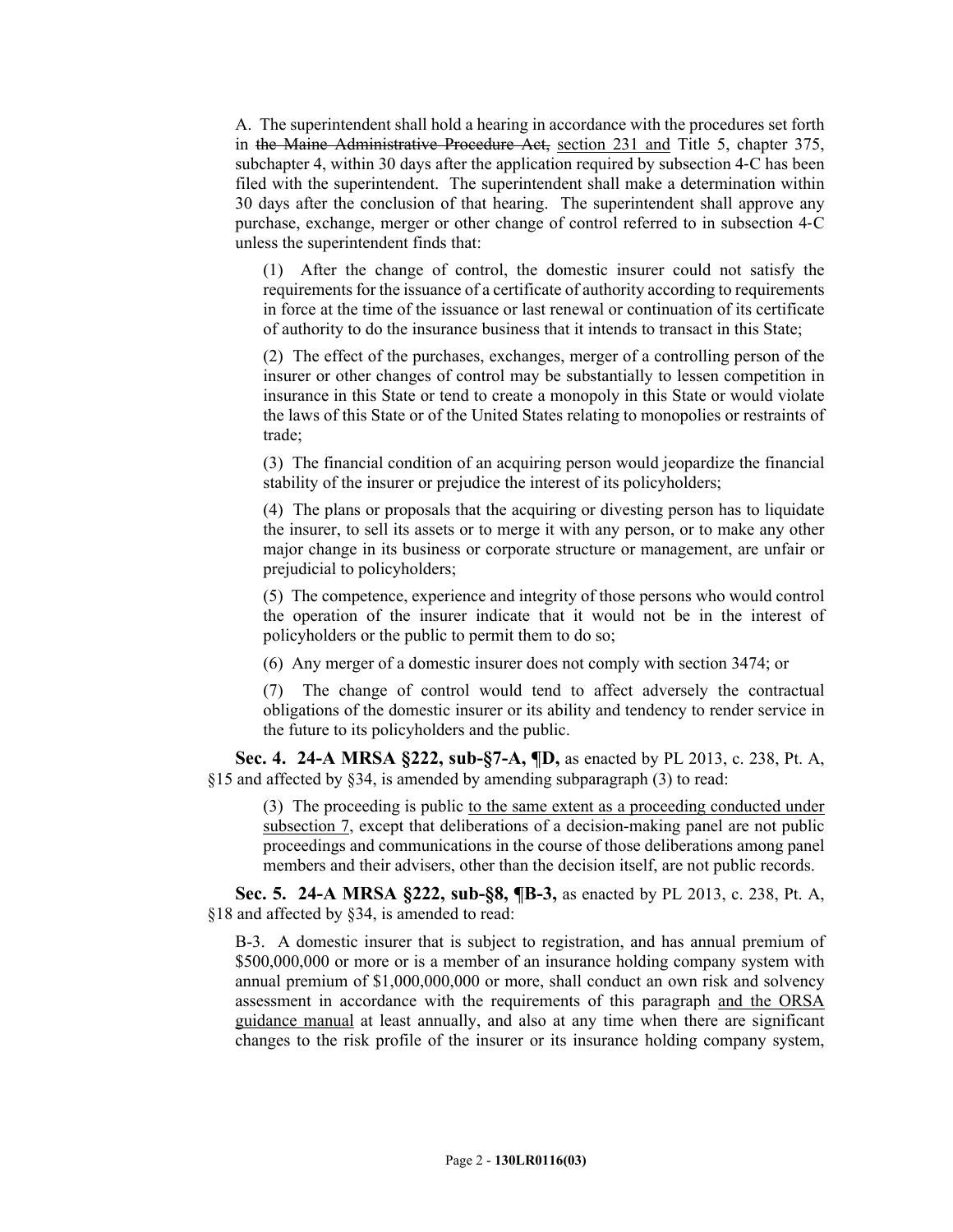except as otherwise provided in subparagraph (1). For purposes of this paragraph, "premium" means direct written and unaffiliated assumed premium, including international direct and assumed premium but excluding premiums reinsured with the Federal Crop Insurance Corporation within the United States Department of Agriculture, Risk Management Agency and with the National Flood Insurance Program within the United States Department of Homeland Security, Federal Emergency Management Agency.

(1) This paragraph does not apply if:

(a) The insurer is an agency, authority or instrumentality of the United States, its possessions and territories, the Commonwealth of Puerto Rico, the District of Columbia or a state or political subdivision of a state;

(b) The insurer and its insurance holding company system did not meet either of the minimum premium criteria of this paragraph in the financial statements immediately preceding their most recent financial statements and the superintendent has not required compliance with this paragraph under subparagraph (2); or

(c) The superintendent has granted a waiver from the requirements of this paragraph based upon unique circumstances. In deciding whether to grant a waiver, the superintendent may consider the type and volume of business written by the insurer, the ownership and organizational structure of the insurer and its insurance holding company system and any other factor the superintendent considers relevant to the insurer or the insurer's insurance holding company system. If the insurer's insurance holding company system includes insurers domiciled in more than one state, the superintendent shall coordinate with the lead regulator and with other domiciliary regulators in considering whether to grant the insurer's request for a waiver.

(2) The superintendent may require an insurer that does not meet either of the minimum premium criteria of this paragraph to comply with the requirements of this paragraph if:

(a) The superintendent determines that the insurer should be subject to this paragraph due to unique circumstances, including, but not limited to, the type and volume of business written by the insurer, the ownership and organizational structure of the insurer and its insurance holding company system, federal agency requests and international supervisor requests;

(b) The insurer is subject to a corrective order or required to adopt a risk-based capital plan under sections 6453 to 6456;

(c) The superintendent has determined in accordance with rules adopted by the superintendent that the insurer is in hazardous financial condition; or

(d) The superintendent has determined that the insurer otherwise exhibits qualities of a troubled insurer.

(3) If an insurer's insurance holding company system has annual premium of \$1,000,000,000 or more, the assessment and reporting required by this paragraph must be conducted for each insurer within the insurance holding company system,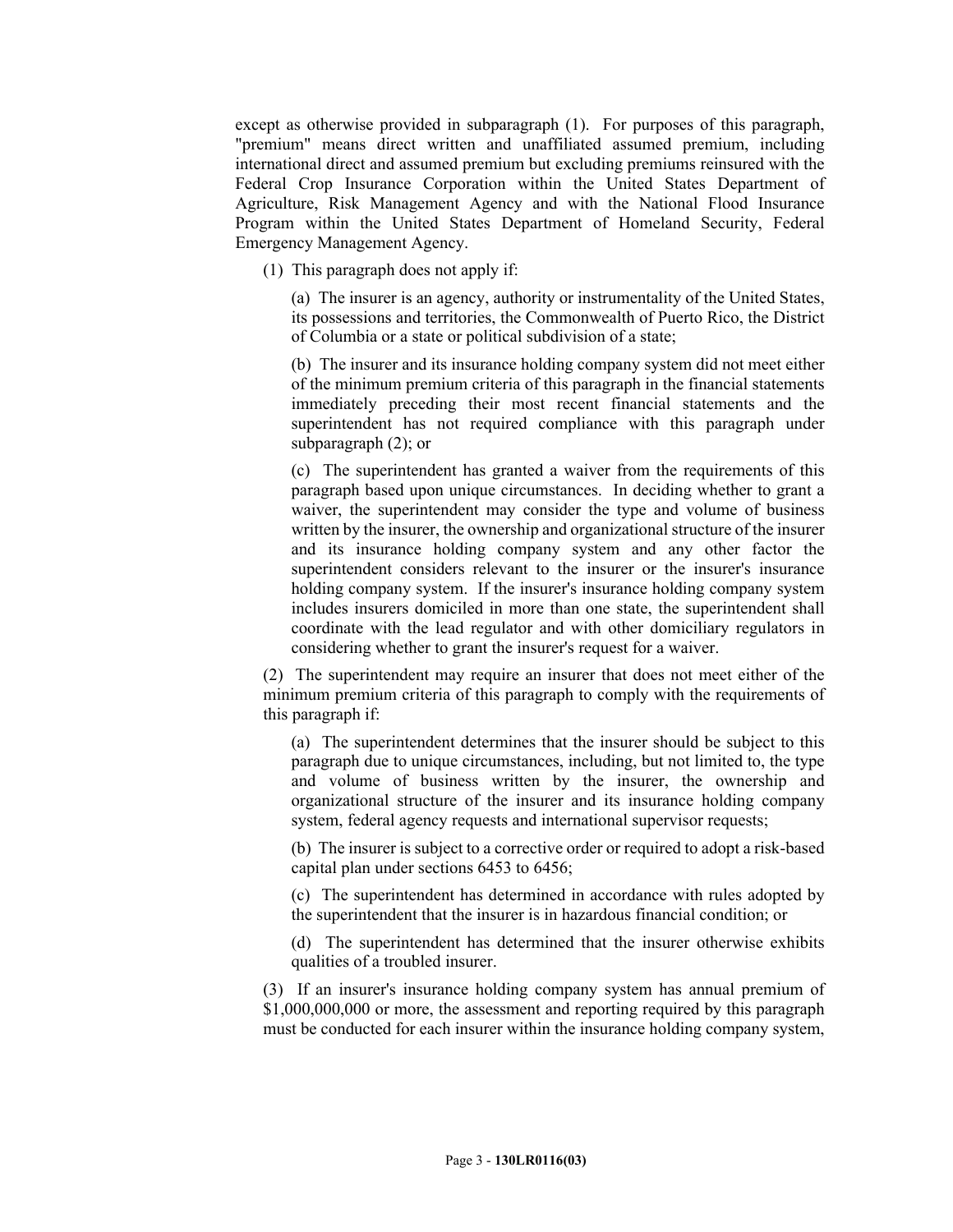either on a systemwide basis or separately for insurers or combinations of insurers within the insurance holding company system.

(4) An insurer subject to this paragraph shall maintain a risk management framework to assist the insurer with identifying, assessing, monitoring, managing and reporting on its material and relevant risks. An insurer may satisfy this requirement by participating in an applicable risk management framework maintained by the insurance holding company system of which the insurer is a member.

(5) An insurer subject to this paragraph shall prepare and submit regular ORSA summary reports that satisfy the requirements of this subparagraph and shall provide additional information to the superintendent upon request.

(a) Beginning no later than 2015, the ORSA summary report must be prepared at least annually, on a timetable consistent with the insurer's internal strategic planning processes, and submitted to the lead regulator of the insurer's insurance holding company system, as determined by the procedures within a financial analysis handbook adopted by the National Association of Insurance Commissioners. If the superintendent is not the lead regulator, the insurer shall submit the insurer's or insurance holding company system's most recent ORSA summary report to the superintendent on request.

(b) The ORSA summary report must be prepared consistent with the ORSA guidance manual. Documentation and supporting information must be maintained and made available upon examination by or upon request of the superintendent.

(c) The insurer's or insurance holding company system's chief risk officer, or other executive having responsibility for the oversight of the insurer's enterprise risk management process, shall sign the ORSA summary report attesting to the best of the signer's belief and knowledge that the insurer applies the enterprise risk management process described in the ORSA summary report and that a copy of the report has been provided to the insurer's board of directors or the appropriate committee of the board.

(d) An insurer may comply with this paragraph by providing the most recent ORSA summary report and a report or reports that are substantially similar to the ORSA summary report that are provided by the insurer or another member of its insurance holding company system to the insurance commissioner of another state or to an insurance supervisor or regulator of a foreign jurisdiction if that report provides information that is comparable to the information described in the ORSA guidance manual. Any report in a language other than English must be accompanied by an English translation.

(6) The superintendent's review of the ORSA summary report, and any additional requests for information, must be consistent with accepted regulatory procedures for the analysis and examination of multistate or global insurers and insurance groups.

**Sec. 6. 24-A MRSA §731-B, sub-§1,** as amended by PL 2007, c. 169, Pt. C, §1, is further amended to read: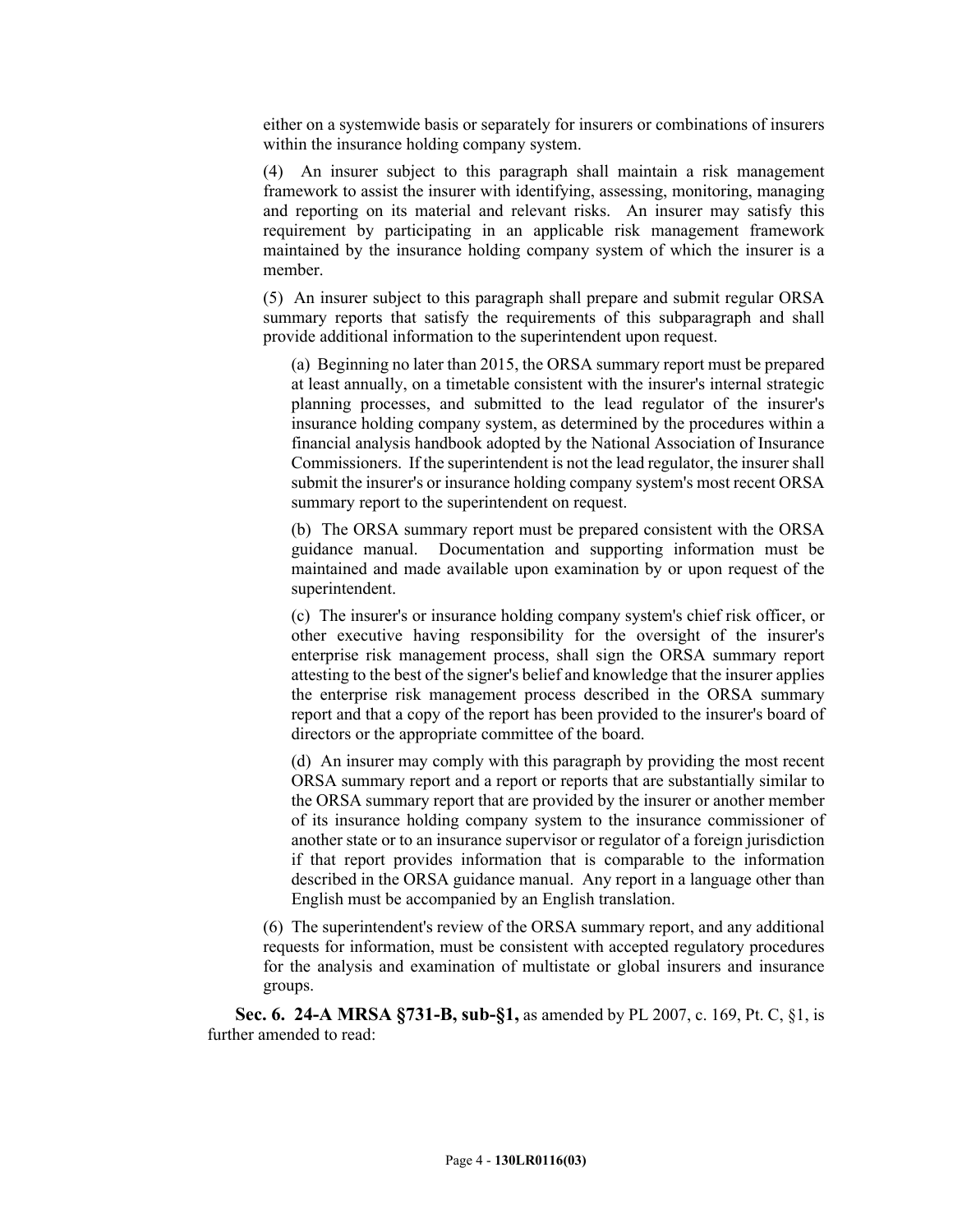**1.** Credit Except to the extent that the liabilities ceded are secured in accordance with subsection 3, credit for reinsurance is allowed a domestic ceding insurer as either an asset or a deduction from liability on account of reinsurance ceded only when the reinsurance is ceded to a solvent assuming insurer that:

A. Is licensed to transact insurance or reinsurance in this State, provided the assuming insurer maintains surplus as regards policyholders in an amount not less than the sum of paid-in capital stock, if any, and surplus as otherwise required for a certificate of authority for the kinds and amount of insurance and assumed reinsurance the insurer has in force net of any applicable ceded reinsurance. If the assuming insurer is licensed as a special purpose reinsurance vehicle pursuant to section 782 and maintains capital and surplus in accordance with the requirements of section 787, credit for reinsurance under a special purpose reinsurance vehicle contract, as defined in section 781, subsection 15, is allowed only to the extent that:

(1) The fair value of the assets held by or for the benefit of the ceding insurer equals or exceeds the obligations due and payable to the ceding insurer by the special purpose reinsurance vehicle under the special purpose reinsurance vehicle contract;

(2) The assets are held in accordance with the requirements in subchapter 6;

(3) The assets are administered in the manner and pursuant to arrangements under subchapter 6;

(4) The assets are held or invested in one or more of the forms allowed in section 795; and

(5) The contract complies with all other relevant requirements of subchapter 6;

B. Is domiciled and licensed in a state that employs standards regarding credit for reinsurance substantially similar to those applicable under this section, if the insurer:

(1) Submits to the authority of this State to examine its books and records; and

(2) Except where reinsurance is ceded and assumed pursuant to pooling arrangements among insurers in the same holding company system, maintains a surplus regarding policyholders in an amount not less than \$20,000,000;

B-1. Is accredited as a reinsurer in this State, in accordance with the following standards.

(1) To apply for accreditation, a reinsurer shall file with the superintendent a written application on a form prescribed by the superintendent, accompanied by the fee prescribed in section 601, subsection 26 and an agreement to submit to the jurisdiction of the courts of this State and to the authority of the superintendent to examine the reinsurer's books and records.

(2) An accredited reinsurer must be licensed to transact insurance or reinsurance in at least one state, or in the case of a United States branch of an alien reinsurer, that reinsurer must be entered through and licensed to transact insurance or reinsurance in at least one state.

(3) An accredited reinsurer shall file with the superintendent, as part of its application and annually thereafter, a copy of its annual statement filed with the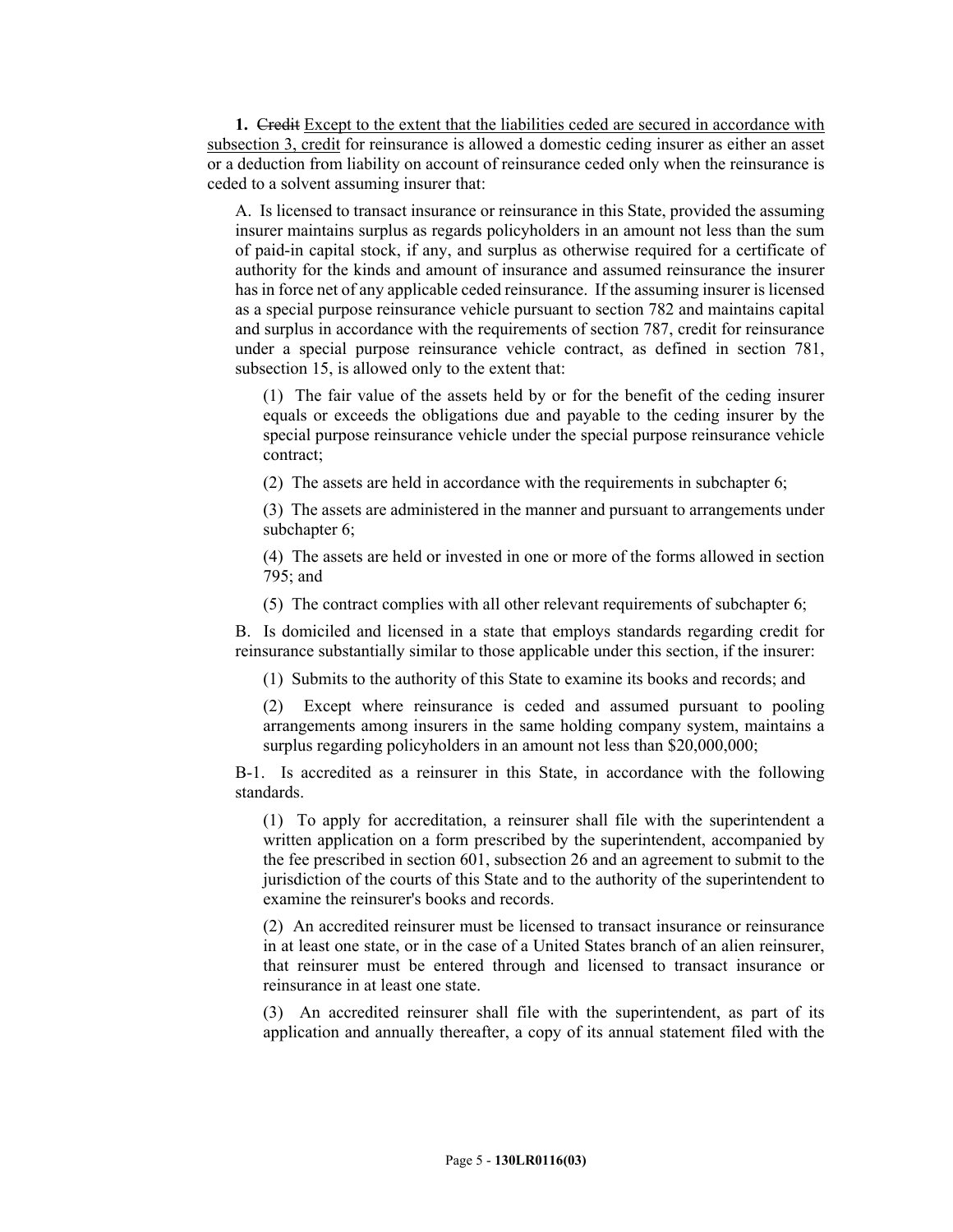insurance department of its state of domicile or United States port of entry and a copy of its most recent audited financial statement.

(4) A reinsurer applying for accreditation that maintains a surplus as regards to policyholders in an amount not less than \$20,000,000 is deemed to be accredited if the reinsurer's application is not denied by the superintendent within 90 days after submission of the application. The superintendent has the discretion to grant accreditation to an applicant with a surplus less than \$20,000,000 subject to such terms and conditions as the superintendent determines to be necessary and appropriate for the protection of domestic ceding insurers and their policyholders.;

B-2. Is certified as a reinsurer in this State and secures its obligations in accordance with this paragraph.

(1) To be eligible for certification, the assuming insurer must meet the following requirements:

(a) The assuming insurer must be domiciled and licensed to transact insurance or reinsurance in a jurisdiction determined by the superintendent to be a qualified jurisdiction pursuant to subparagraph (3);

(b) The assuming insurer must maintain minimum capital and surplus, or its equivalent, in an amount to be determined by the superintendent pursuant to rules adopted under subsection 7;

(c) The assuming insurer must maintain financial strength ratings from 2 or more rating agencies determined by the superintendent to be acceptable pursuant to rules adopted under subsection 7;

(d) The assuming insurer must agree to submit to the jurisdiction of this State and to appoint an agent for service of process in the same manner as provided for authorized insurers under section 421 and agree to provide security for 100% of the assuming insurer's liabilities attributable to reinsurance ceded by United States ceding insurers if the assuming insurer resists enforcement of a final United States judgment;

(e) The assuming insurer must agree to meet applicable information filing requirements as determined by the superintendent, both with respect to an initial application for certification and on an ongoing basis. Documents filed with the superintendent by the assuming insurer are not public records if the documents are confidential under the laws of the assuming insurer's domiciliary jurisdiction;

(f) The assuming insurer must pay the application fee prescribed in section 601, subsection 26-A and, to the extent provided in rules adopted under subsection 7, must agree to pay reasonable costs of review; and

(g) The assuming insurer must satisfy any other requirements for certification established by the superintendent.

(2) An association including incorporated and individual unincorporated underwriters may be a certified reinsurer. In order to be eligible for certification, in addition to satisfying the requirements of subparagraph (1):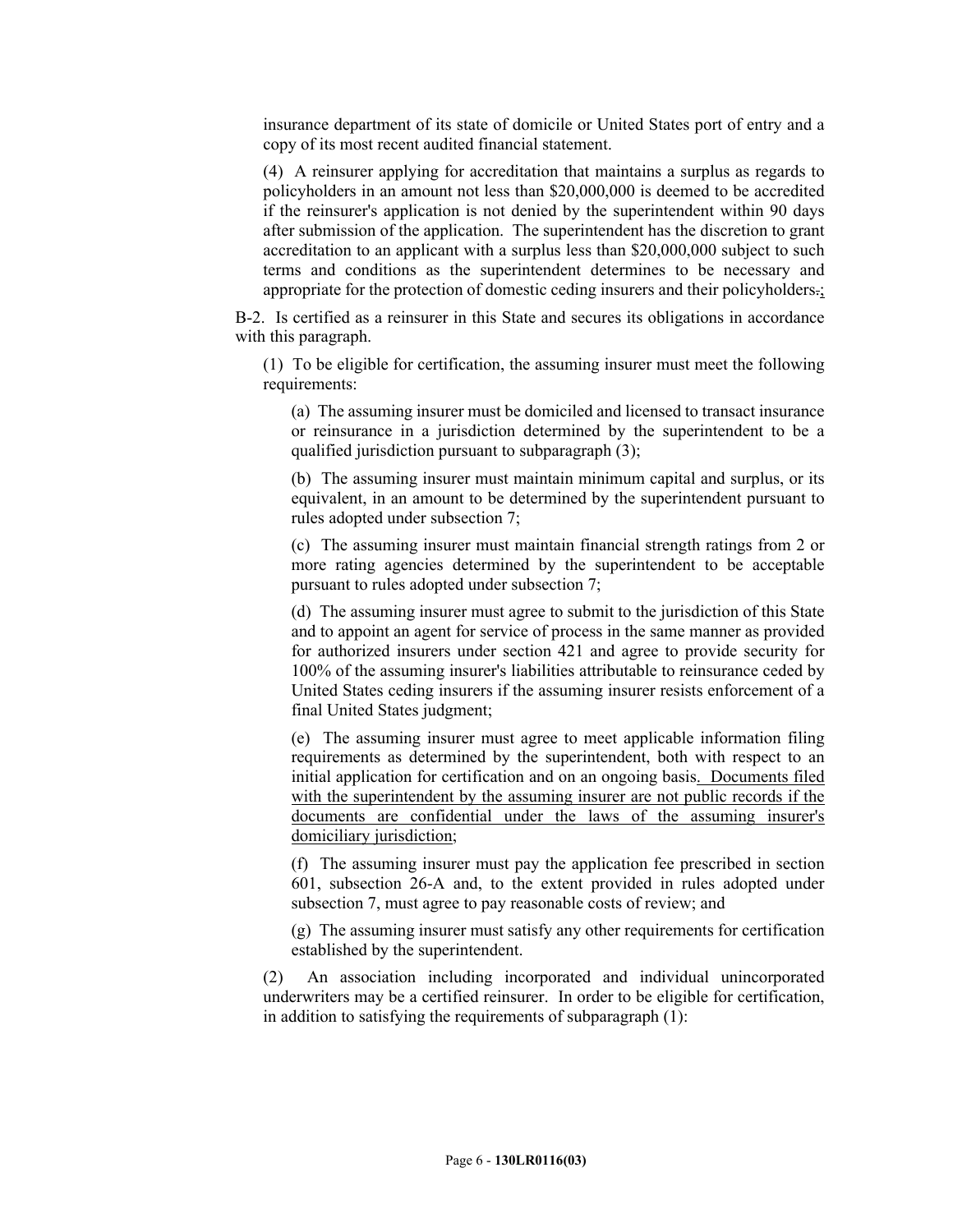(a) The association may satisfy its minimum capital and surplus requirements through the capital and surplus equivalents, net of liabilities, of the association and its members, which must include a joint central fund that may be applied to any unsatisfied obligation of the association or any of its members, in an amount determined by the superintendent to provide adequate protection;

(b) The incorporated members of the association may not be engaged in any business other than underwriting as a member of the association and must be subject to the same level of regulation and solvency control by the association's domiciliary regulator as are the unincorporated members; and

(c) Within 90 days after its financial statements are due to be filed with the association's domiciliary regulator, the association shall provide to the superintendent an annual certification by the association's domiciliary regulator of the solvency of each underwriter member of the association or, if a certification is unavailable, financial statements, prepared by independent public accountants, of each underwriter member of the association.

(3) The superintendent shall create and publish a list of jurisdictions that are qualified to serve as the domiciliary regulators of certified reinsurers.

(a) In order to determine whether the domiciliary jurisdiction of an alien assuming insurer is eligible to be recognized as a qualified jurisdiction, the superintendent shall evaluate the appropriateness and effectiveness of the reinsurance supervisory system of the jurisdiction, both initially and on an ongoing basis, and consider the rights, benefits and the extent of reciprocal recognition afforded by the jurisdiction to reinsurers licensed and domiciled in the United States. To be recognized as qualified, a jurisdiction must agree to share information and cooperate with the superintendent with respect to all certified reinsurers domiciled within that jurisdiction. A jurisdiction may not be recognized as a qualified jurisdiction if the superintendent has determined that the jurisdiction does not adequately and promptly enforce final United States judgments and arbitration awards. The superintendent may consider additional factors.

(b) If the National Association of Insurance Commissioners has published a list of recommended qualified jurisdictions, the superintendent shall consider that list in determining qualified jurisdictions. If the superintendent recognizes a jurisdiction as qualified that does not appear on the list published by the National Association of Insurance Commissioners, the superintendent shall make detailed findings of fact supporting the recognition in accordance with criteria to be developed in rules adopted under subsection 7.

(c) United States jurisdictions that are accredited by the National Association of Insurance Commissioners must be recognized as qualified jurisdictions.

(d) If a certified reinsurer's domiciliary jurisdiction ceases to be a qualified jurisdiction, the superintendent may suspend the reinsurer's certification indefinitely, in lieu of revocation.

(4) The superintendent shall assign a rating to each certified reinsurer, giving due consideration to the financial strength ratings that have been assigned by rating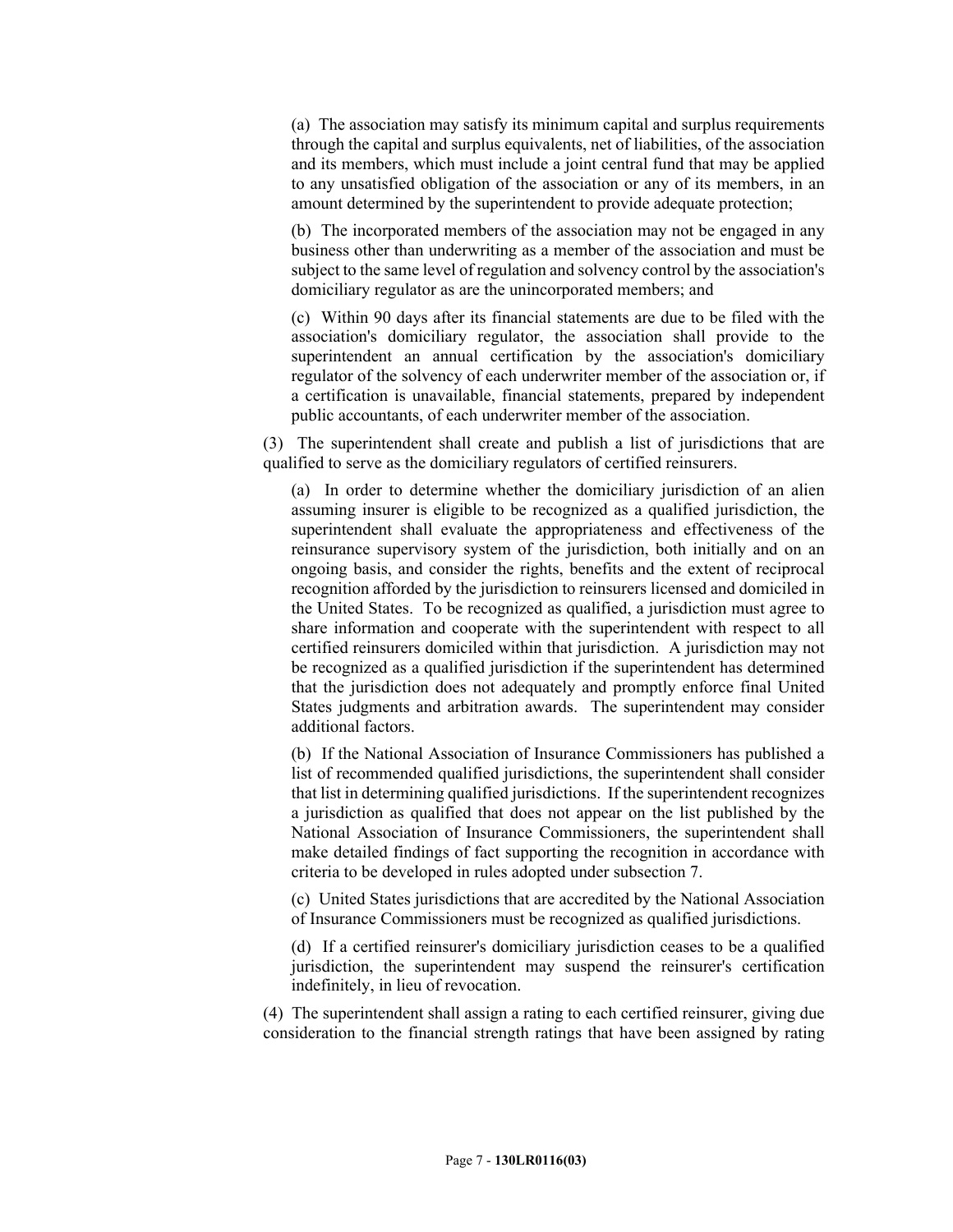agencies determined to be acceptable pursuant to rules adopted under subsection 7. The superintendent shall publish a list of all certified reinsurers and their ratings.

(5) A certified reinsurer shall secure all obligations assumed from United States ceding insurers under this subsection, and under comparable laws of other states, at a level consistent with its rating and in a form acceptable to the superintendent, in compliance with rules adopted under subsection 7.

(a) If the security is insufficient, the superintendent shall reduce the allowable credit by an amount proportionate to the deficiency and may impose further reductions in allowable credit upon finding that there is a material risk that the certified reinsurer's obligations will not be paid in full when due.

(b) The reinsurer may secure its obligations as a certified reinsurer through a multibeneficiary trust that meets the requirements of paragraph C and subsection 2-A, with the following modifications.

(i) The maximum credit allowable may exceed the value of the qualifying security to the extent provided in this subparagraph.

(ii) The minimum trusteed surplus is \$10,000,000, rather than the amount specified in paragraph C.

(iii) If the certified reinsurer also maintains a multibeneficiary trust for obligations required to be fully secured under paragraph C or comparable laws of other states, the certified reinsurer shall maintain separate trust accounts for its obligations incurred under reinsurance agreements issued or renewed with reduced security as permitted by this paragraph or comparable laws of other United States jurisdictions and for its obligations that are required to be fully secured. The trust accounts may not be approved as qualifying security unless the reinsurer has bound itself, by the language of the trust and by agreement with the insurance regulator with principal oversight of each such trust account, to apply, upon termination of any such trust account, the remaining surplus of that trust to the extent necessary to fund any deficiency of any other such trust account.

(c) If a certified reinsurer does not secure its obligations through a qualifying multibeneficiary trust, it must secure its obligations to the ceding insurer consistent with the requirements of subsection 3, except that the maximum credit allowable may exceed the value of the qualifying security to the extent provided in this subparagraph.

(d) For purposes of this subparagraph, a certified reinsurer whose certification has been terminated for any reason must be treated as a certified reinsurer required to secure 100% of its obligations, unless the superintendent has continued to assign a higher rating, as permitted by other provisions of this section, to a certified reinsurer in inactive status or to a reinsurer whose certification has been suspended.

(6) If an applicant for certification has been certified as a reinsurer in a jurisdiction accredited by the National Association of Insurance Commissioners, the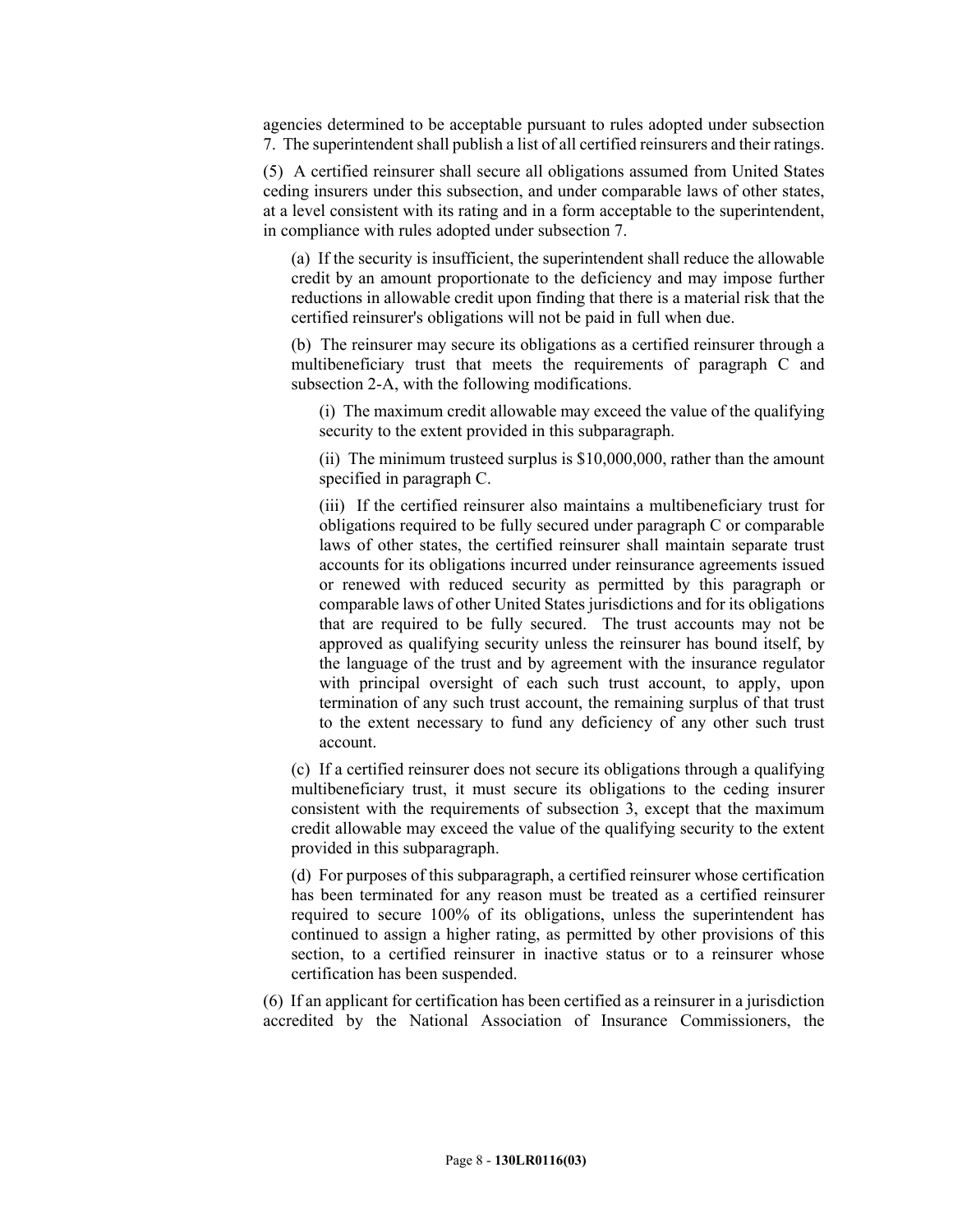superintendent may defer to that jurisdiction's certification to grant certification in this State and may defer to the rating assigned by that jurisdiction.

(7) A certified reinsurer that ceases to assume new business in this State may request to maintain its certification in inactive status in order to continue to qualify for a reduction in security for its in-force business. An inactive certified reinsurer shall continue to comply with all applicable requirements of this subsection, and the superintendent shall assign a rating that takes into account, if relevant, the reasons why the reinsurer is not assuming new business.;

B-3. Meets each of the conditions established in subparagraphs (2) to (8).

(1) For purposes of this paragraph, the following terms have the following meanings.

(a) "Covered agreement" means an agreement, entered into pursuant to the federal Dodd-Frank Wall Street Reform and Consumer Protection Act, 31 United States Code, Sections 313 and 314, that is in effect or in a period of provisional application and addresses the elimination, under specified conditions, of collateral requirements as a condition for entering into any reinsurance agreement with a ceding insurer domiciled in this State or for allowing the ceding insurer to recognize credit for reinsurance.

(b) "Reciprocal jurisdiction" means a jurisdiction that is:

(i) A non-United States jurisdiction that is subject to an in-force covered agreement with the United States, as long as each agreeing jurisdiction is within its legal authority to enter the agreement, or, in the case of a covered agreement between the United States and the European Union, a member state of the European Union;

(ii) A United States jurisdiction that meets the requirements for accreditation under the financial regulation standards and accreditation program of the National Association of Insurance Commissioners; or

(iii) A qualified jurisdiction, as determined by the superintendent pursuant to paragraph B-2, subparagraph (3), that meets certain additional requirements, consistent with the terms and conditions of covered agreements, as specified by the superintendent by rule.

(2) The assuming insurer must have its domicile or head office in, and be licensed in, a reciprocal jurisdiction.

(3) The assuming insurer must have and maintain on an ongoing basis minimum capital and surplus, or its equivalent, calculated according to the methodology applicable in its domiciliary jurisdiction, in an amount established by rule. If the assuming insurer is an association that includes incorporated and individual unincorporated underwriters, it must have and maintain on an ongoing basis minimum capital and surplus equivalents, net of liabilities, calculated according to the methodology applicable in its domiciliary jurisdiction, and a central fund containing a balance in amounts established by rule.

(4) The assuming insurer must have and maintain on an ongoing basis a minimum solvency or capital ratio, as applicable, as established by rule. If the assuming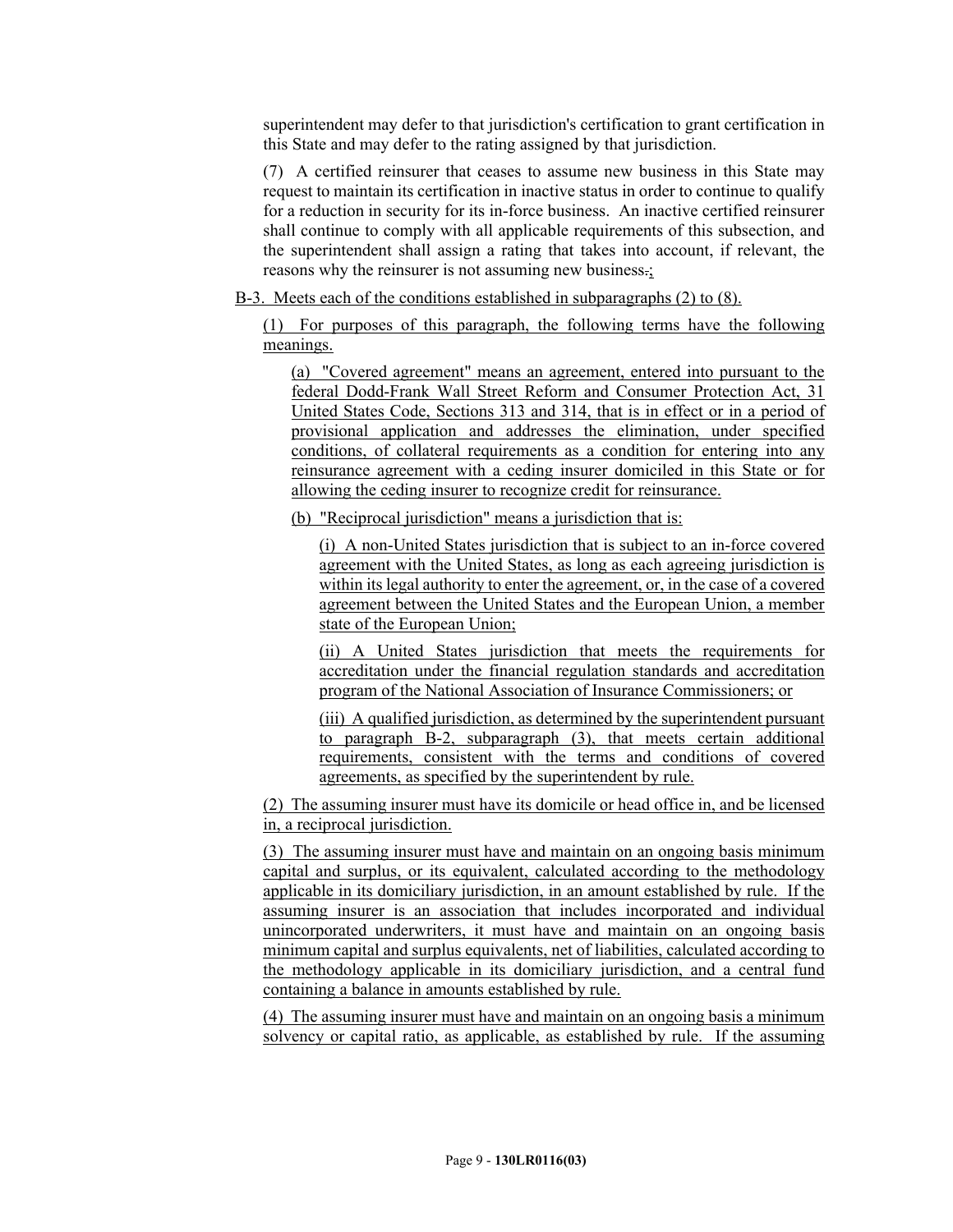insurer is an association that includes incorporated and individual unincorporated underwriters, it must have and maintain on an ongoing basis a minimum solvency or capital ratio, as applicable, in the jurisdiction where the assuming insurer has its head office or is domiciled, as applicable.

(5) The assuming insurer must agree, and provide adequate assurance to the superintendent in a form specified by the superintendent by rule, as follows:

(a) The assuming insurer must provide prompt written notice and explanation to the superintendent if it fails to meet the minimum requirements set forth in subparagraph (3) or (4) or if any regulatory action is taken against it for serious noncompliance with applicable law;

(b) The assuming insurer must consent in writing to the jurisdiction of the courts of this State and to the appointment of the superintendent as agent for service of process. The superintendent may require the assuming insurer to include such consent in each reinsurance agreement for which credit is taken under this paragraph. This division does not limit or in any way alter the capacity of parties to a reinsurance agreement to agree to alternative dispute resolution mechanisms, except to the extent that such agreements are unenforceable under applicable insolvency or delinquency laws;

(c) The assuming insurer must consent in writing to pay all final judgments, wherever enforcement is sought, that are obtained by a ceding insurer or its legal successor and that have been declared enforceable in the jurisdiction where the judgment was obtained;

(d) Each reinsurance agreement for which credit is taken under this paragraph must include a provision requiring the assuming insurer to provide security for the full amount of the assuming insurer's liabilities attributable to reinsurance ceded pursuant to that agreement if the assuming insurer resists enforcement of a final judgment that is enforceable under the law of the jurisdiction where the final judgment was obtained or resists enforcement of a properly enforceable arbitration award, whether the judgment or award is obtained by the ceding insurer or by its legal successor on behalf of its resolution estate. As used in this division, "resolution estate" means the estate of an insurer or reinsurer that has been placed into a receivership or comparable legal status; and

(e) The assuming insurer must confirm that it is not participating in any solvent scheme of arrangement that involves this State's ceding insurers and must agree to notify the ceding insurer and the superintendent and to provide security for the full amount of the assuming insurer's liabilities to the ceding insurer should the assuming insurer enter into such a solvent scheme of arrangement. Such security must be in a form consistent with the provisions of paragraph B-2 and subsection 3 and as specified by the superintendent by rule.

(6) The assuming insurer or its legal successor must provide, on behalf of itself and any legal predecessors, certain documentation to the superintendent as specified by the superintendent by rule, if requested by the superintendent.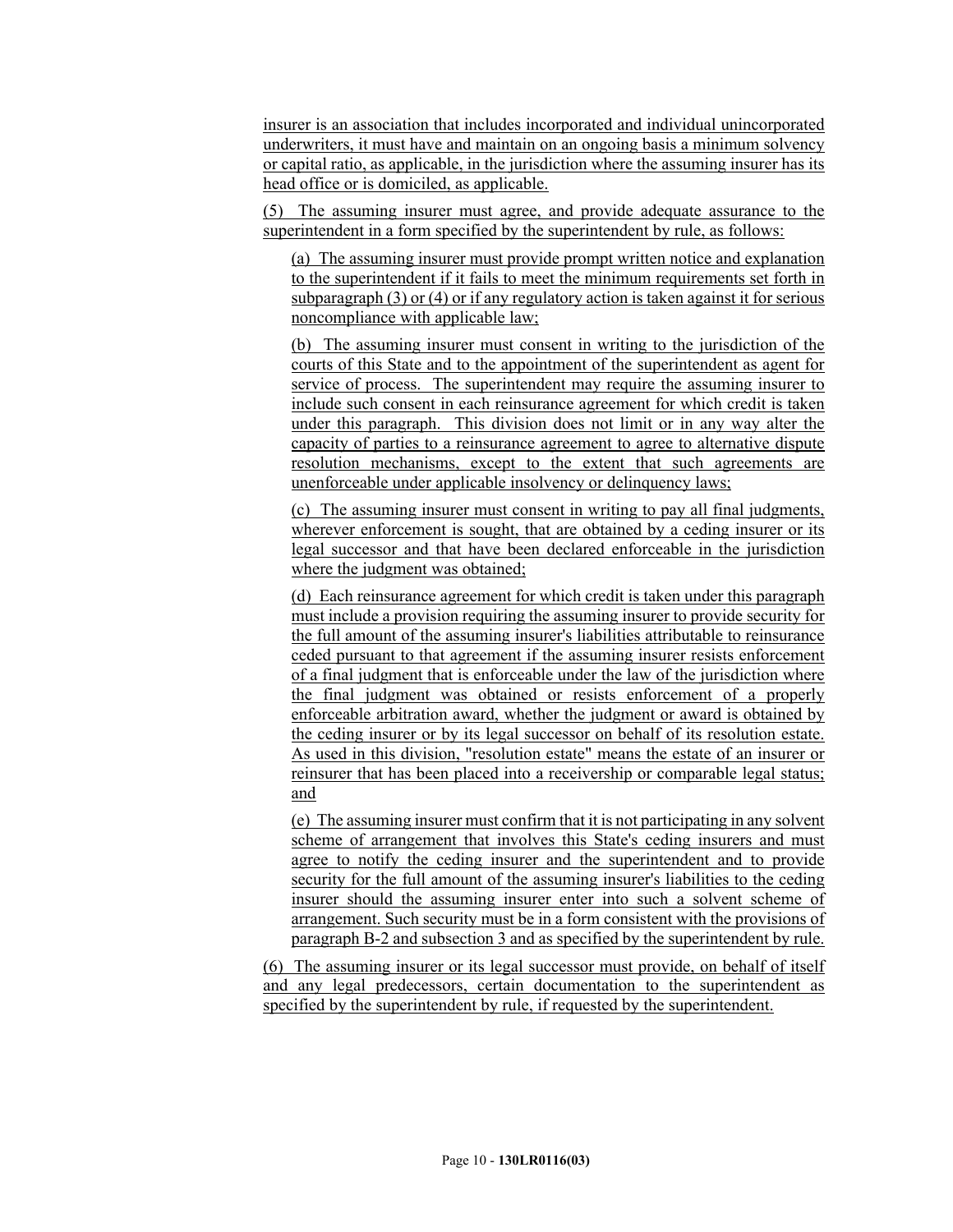(7) The assuming insurer must maintain a practice of prompt payment of claims under reinsurance agreements, pursuant to criteria established by rule.

(8) The supervisory authority for insurance for the jurisdiction of the assuming insurer must confirm to the superintendent on an annual basis that, as of the preceding December 31st or the annual date specified in statute for reporting to that supervisory authority in the assuming insurer's jurisdiction, the assuming insurer complies with the requirements of subparagraphs (3) and (4).

(9) The assuming insurer may provide additional information on a voluntary basis.

(10) The superintendent shall promptly create, publish and administer a list of reciprocal jurisdictions as described in this subparagraph.

(a) The superintendent shall include all reciprocal jurisdictions identified in subparagraph (1), division (b), subdivisions (i) and (ii) in the list maintained pursuant to this subparagraph.

(b) If the National Association of Insurance Commissioners has published a list of recommended reciprocal jurisdictions, the superintendent shall consider that list and may defer to that list in determining whether a jurisdiction qualifies as a reciprocal jurisdiction pursuant to subparagraph (1), division (b), subdivision (iii). The superintendent may determine that a jurisdiction that does not appear on the recommended list is a reciprocal jurisdiction in accordance with criteria established in rules adopted by the superintendent.

(c) If a jurisdiction has been determined to be a reciprocal jurisdiction pursuant to subparagraph (1), division (b), subdivision (iii), the superintendent, in accordance with a process established by rule by the superintendent, may determine that the jurisdiction is no longer a reciprocal jurisdiction and remove it from the list of reciprocal jurisdictions upon a determination that the jurisdiction no longer meets the conditions of this paragraph. Upon removal of a reciprocal jurisdiction from the list, credit for reinsurance ceded to an assuming insurer that has its head office or is domiciled in that jurisdiction is allowed only as otherwise allowed pursuant to this section.

(11) The superintendent shall promptly create, publish and administer a list of assuming insurers that have satisfied the conditions set forth in subparagraphs (2) to (8) for recognition for credit for reinsurance. The superintendent may add an assuming insurer to the list if it has been listed under a substantially similar law by a jurisdiction accredited by the National Association of Insurance Commissioners or if, upon a request for recognition of eligibility, the assuming insurer submits the information to the superintendent as required under subparagraph (5) and complies with any additional requirements that the superintendent may impose by rule, except to the extent that those requirements conflict with an applicable covered agreement.

(12) If the superintendent determines that an assuming insurer no longer meets one or more of the conditions of this paragraph, the superintendent may suspend or revoke the recognition of the assuming insurer for credit for reinsurance under this paragraph in accordance with procedures established by rule.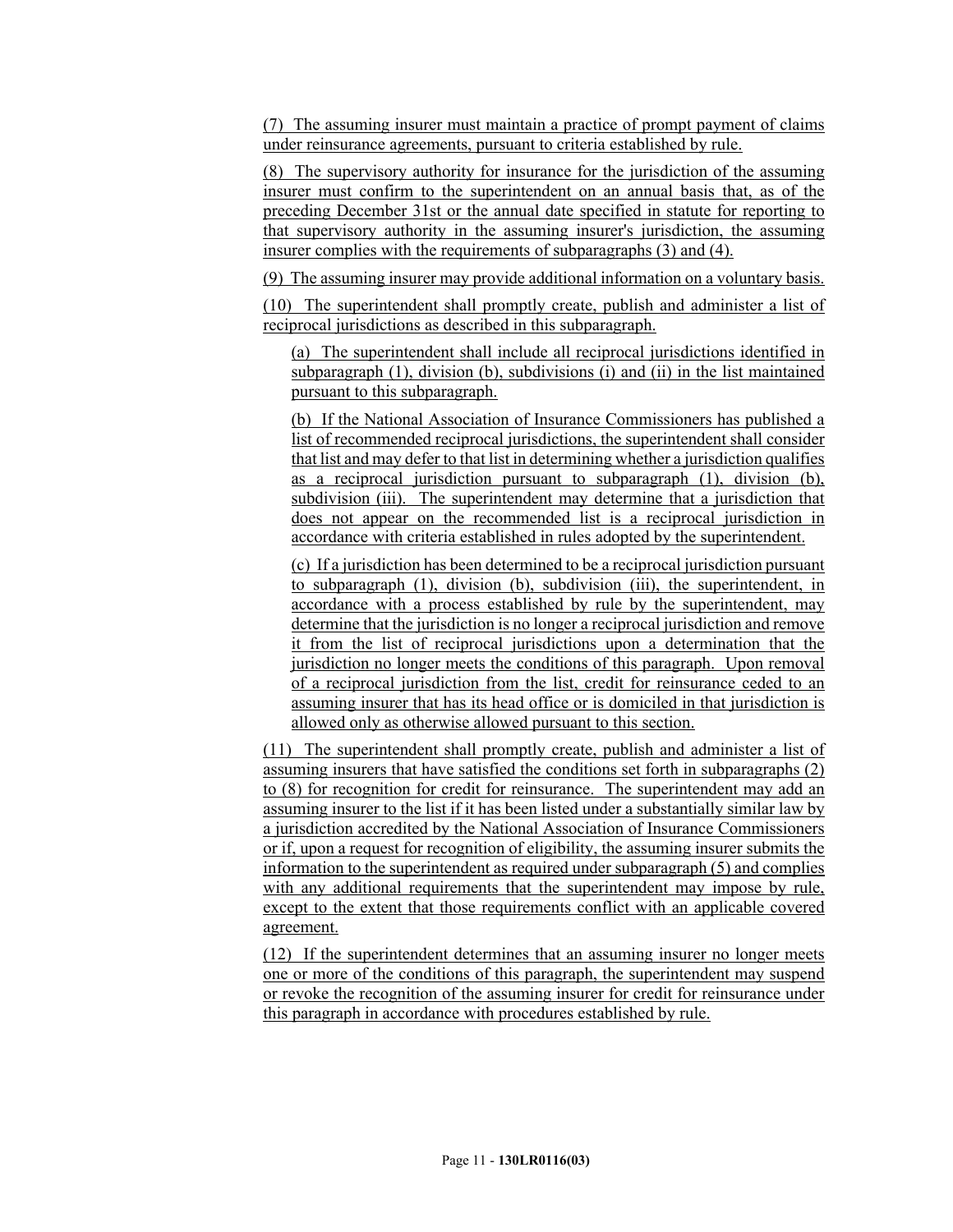(a) While an assuming insurer's recognition for credit is suspended, a reinsurance agreement issued, amended or renewed after the effective date of the suspension does not qualify for credit under this paragraph. Credit may be granted only to the extent that the assuming insurer's obligations under the contract are secured in accordance with other provisions of this subsection or with subsection 3.

(b) If an assuming insurer's recognition for credit is revoked, credit for reinsurance may not be granted after the effective date of the revocation with respect to any reinsurance agreements entered into by the assuming insurer, including reinsurance agreements entered into before the date of revocation, except to the extent that the assuming insurer's obligations under the contract are secured in a form acceptable to the superintendent and consistent with other provisions of this subsection or with subsection 3.

(13) If a ceding insurer that has been granted credit under this paragraph is subject to a legal process of rehabilitation, liquidation or conservation, the ceding insurer or its representative may seek and, if determined appropriate by the court in which the proceedings are pending, may obtain an order requiring the assuming insurer to post security for all outstanding ceded liabilities.

(14) This paragraph does not limit or in any way alter the capacity of parties to a reinsurance agreement to agree on requirements for security or other terms in that reinsurance agreement, except as expressly prohibited by this section or other applicable law or rule.

(15) Credit under this paragraph may be taken only for reinsurance pursuant to reinsurance agreements entered into, renewed or amended on or after the effective date of this paragraph and only with respect to losses incurred or reserves reported on or after the date on which the assuming insurer has met all eligibility requirements pursuant to subparagraphs (2) to (8) or the effective date of the new reinsurance agreement, amendment or renewal, whichever is later.

This subparagraph does not alter or impair a ceding insurer's right to take credit for reinsurance, to the extent that credit is not available under this paragraph, as long as the reinsurance qualifies for credit under any other applicable provision of this section.

(16) Nothing in this paragraph:

(a) Authorizes an assuming insurer to withdraw or reduce the security provided under any reinsurance agreement except as permitted by the terms of the agreement; or

(b) Limits, or in any way alters, the capacity of parties to any reinsurance agreement to renegotiate the agreement;

C. Maintains a trust fund in a qualified United States financial institution for the payment of the valid claims of its United States ceding insurers, their assigns and successors in interest.

(1) The assuming insurer shall report annually to the superintendent information substantially the same as that required to be reported on the National Association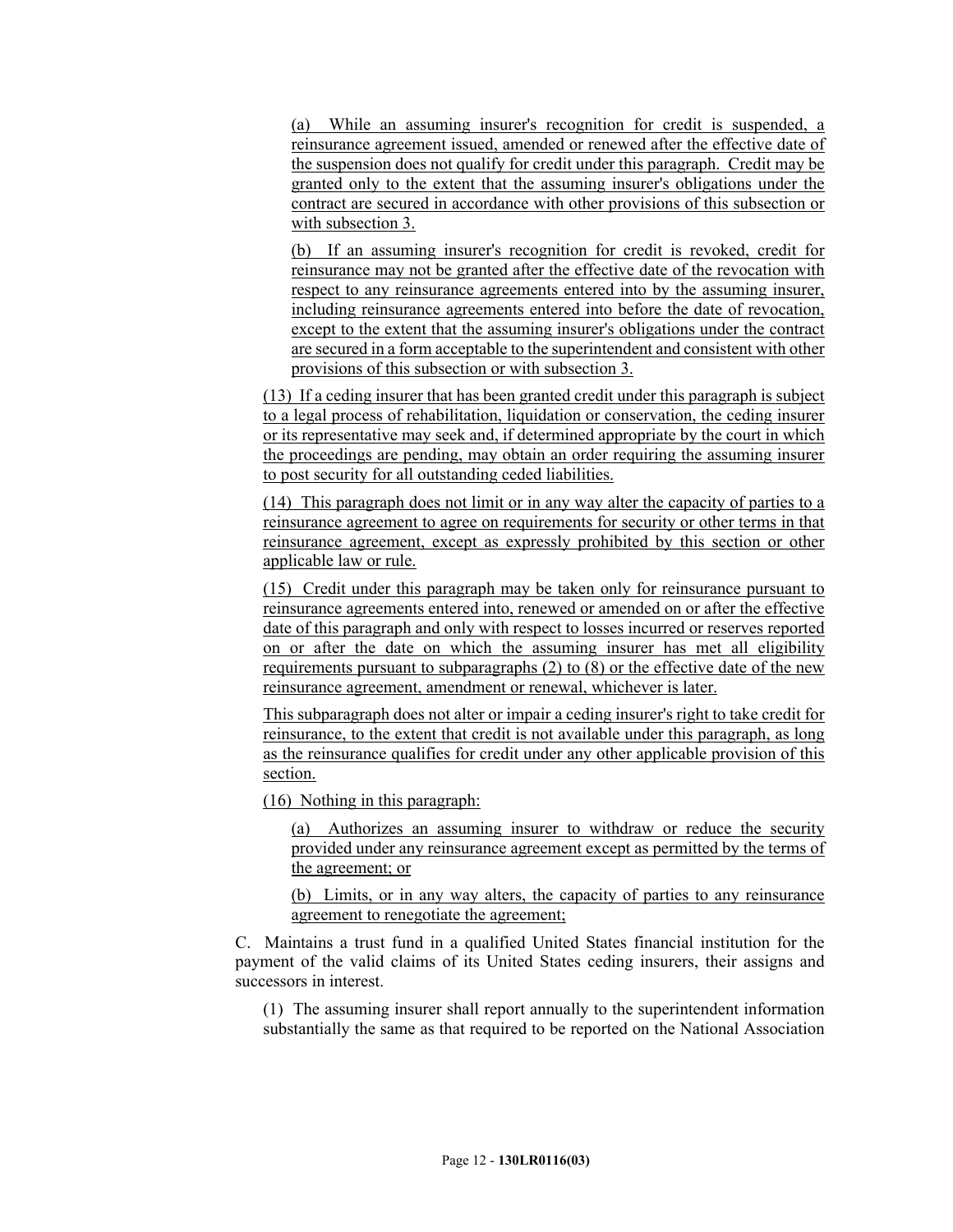of Insurance Commissioners Annual Statement form by licensed insurers to enable the superintendent to determine the sufficiency of the trust fund.

(2) In the case of a single assuming insurer, the trust must consist of a trusteed account representing the assuming insurer's liabilities attributable to reinsurance ceded by United States ceding insurers and, in addition, unless the assuming insurer has permanently discontinued underwriting new business secured by the trust for at least 3 full years, must include a trusteed surplus of at least \$20,000,000. The trust must provide that after the assuming insurer has permanently discontinued underwriting new business secured by the trust for at least 3 full years, the insurance regulator with principal oversight of the trust may authorize a reduction in the required trusteed surplus, but only after a finding, based on an assessment of the risk, that the new required surplus level is adequate for the protection of United States ceding insurers, policyholders and claimants in light of reasonably foreseeable adverse loss development. The risk assessment may involve an actuarial review, including an independent analysis of reserves and cash flows, and must consider all material risk factors, including when applicable the lines of business involved, the stability of the incurred loss estimates and the effect of the surplus requirements on the assuming insurer's liquidity or solvency. The minimum required trusteed surplus may not be reduced to an amount less than 30% of the assuming insurer's liabilities attributable to reinsurance ceded by United States ceding insurers covered by the trust.

(3-A) A group including incorporated and individual unincorporated underwriters may secure its obligations with funds held in trust in compliance with the following standards.

(a) For reinsurance ceded under reinsurance agreements with an inception, amendment or renewal date on or after January 1, 1993, the trust must consist of a trusteed account in an amount at least equal to the respective underwriters' several liabilities attributable to reinsurance ceded by United States domiciled ceding insurers to any underwriter that is a member of the group.

(b) Notwithstanding the other provisions of this section, for reinsurance ceded under reinsurance agreements with an inception date on or before December 31, 1992 and not amended or renewed after that date, the trust must consist of a trusteed account in an amount not less than the respective underwriters' several insurance and reinsurance liabilities attributable to business written in the United States.

(c) In addition, the group shall maintain a trusteed surplus of at least \$100,000,000 held jointly for the benefit of the United States domiciled ceding insurers of any member of the group for all years of account.

An incorporated member of the group may not be engaged in any business other than underwriting as a member of the group and is subject to the same level of solvency regulation and control by the group's domiciliary regulator as are the unincorporated members. Within 90 days after its financial statements are due to be filed with the group's domiciliary regulator, the group shall provide to the superintendent an annual certification by the group's domiciliary regulator of the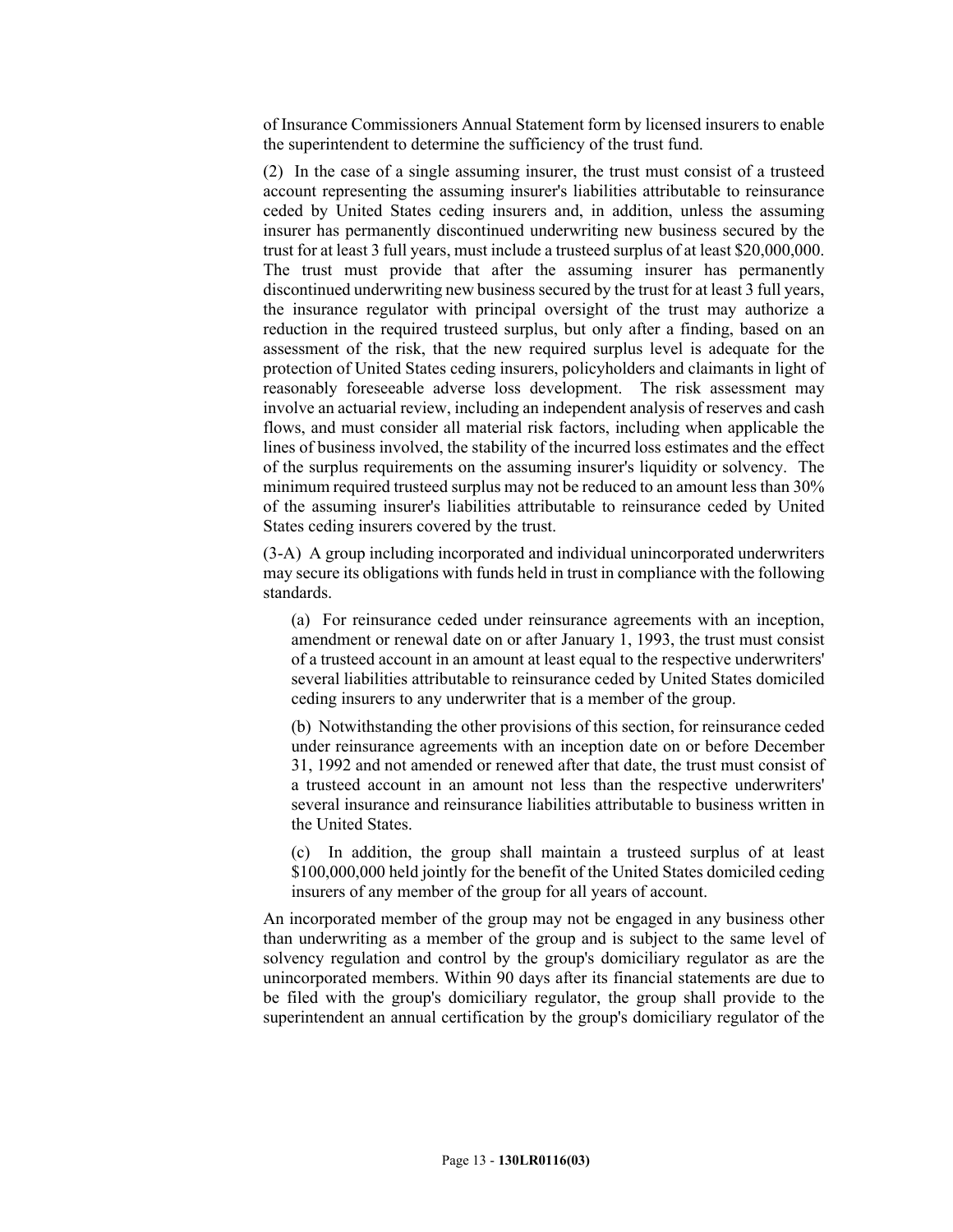solvency of each underwriter member of the group or, if a certification is unavailable, financial statements prepared by independent public accountants.

(4-A) The superintendent in rules adopted pursuant to subsection 7 may establish alternative criteria for approval of a reinsurance trust if the superintendent determines that the criteria provide adequate protection to policyholders of United States ceding insurers and are in substantial conformance with standards approved by the National Association of Insurance Commissioners.

(5) The trust must be established in a form approved by the superintendent and consistent with any rules adopted by the superintendent pursuant to this section. The form of the trust and any amendments to the trust must also have been approved by the insurance regulatory official of the state where the trust is domiciled or of another state that, pursuant to the terms of the trust instrument, has accepted principal regulatory oversight of the trust. The trust instrument must provide that contested claims are valid and enforceable upon the final order of any court of competent jurisdiction in the United States. The trust must vest legal title to its assets in the trustees of the trust for the benefit of the assuming insurer's United States ceding insurers, their assigns and successors in interest. The trust and the assuming insurer are subject to examination, as determined by the superintendent, at the assuming insurer's expense. The trust must remain in effect for as long as the assuming insurer has outstanding obligations due under the reinsurance agreements subject to the trust.

(6) The trustees of the trust shall report to the superintendent in writing by February 28th of each year, setting forth the balance of the trust and listing the trust's investments at the end of the preceding year and certifying the date of termination of the trust, if so planned, or certifying that the trust does not expire before December 31st of the current year.

(7) The corpus of the trust is to be valued as any other admitted asset or assets;  $or$ </u>

D. Does not meet the requirements of paragraph A, B, B-1, B-2, B-3 or C, but only with respect to risks located in a jurisdiction where that reinsurance is required by law. The superintendent may waive the requirements of subsections 2 and 5 to the extent that compliance with those requirements is not feasible for compulsory reinsurance subject to this paragraph. The superintendent for good cause after notice and opportunity for hearing may disallow or reduce the credit otherwise permitted under this paragraph.

**Sec. 7. 24-A MRSA §731-B, sub-§2-B, ¶E,** as enacted by PL 2017, c. 169, Pt. C, §2, is amended to read:

- E. This subsection does not apply to cessions to an assuming insurer that:
	- (1) Is certified in this State pursuant to subsection 1, paragraph B-2; or

(2) Maintains at least \$250,000,000 in capital and surplus as determined in accordance with section 901-A, excluding the impact of any permitted or prescribed practices $\frac{1}{2}$  and is:

(a) Licensed in at least 26 states; or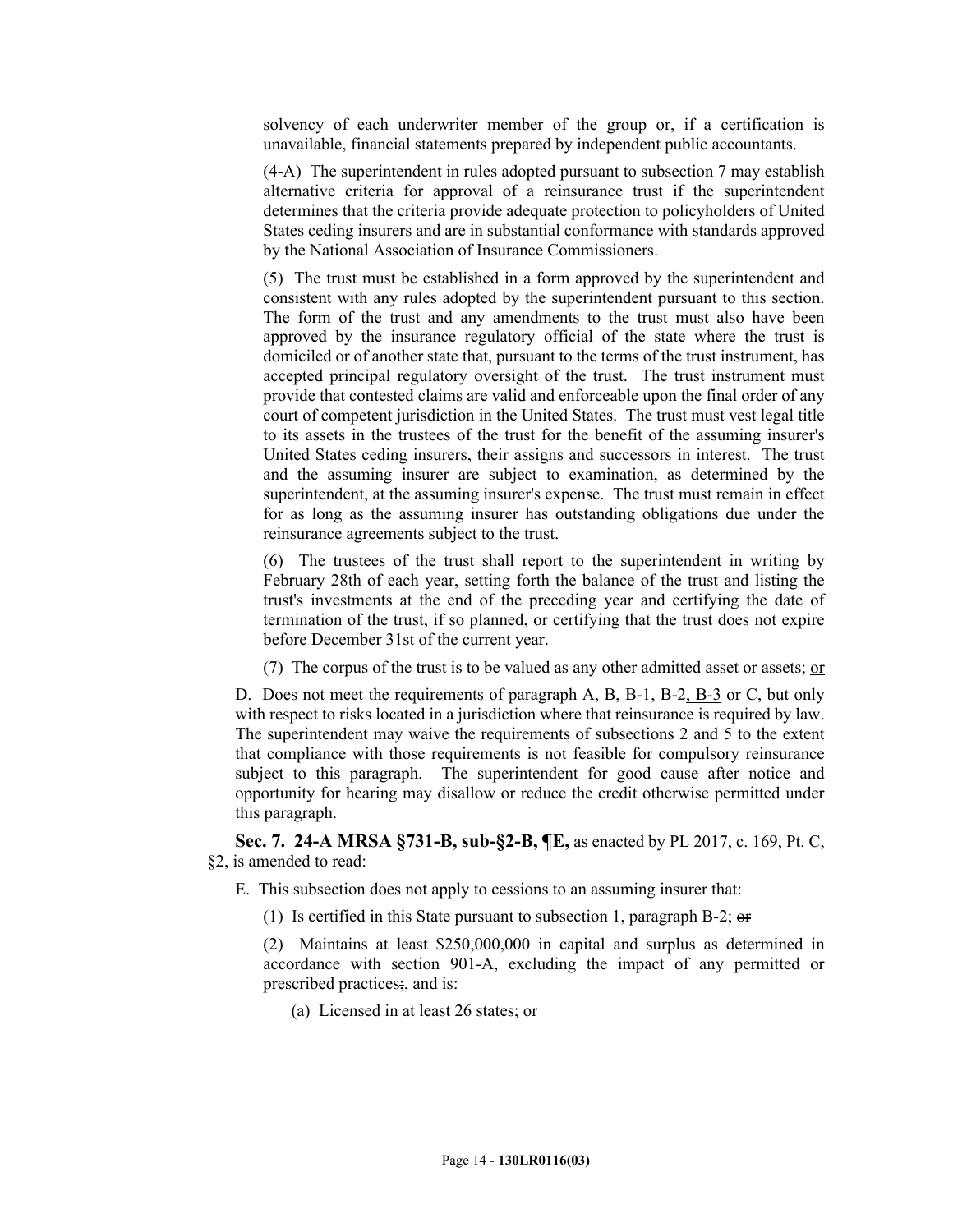(b) Licensed in at least 10 states and licensed or accredited in a total of at least 35 states.; or

(3) Is eligible for credit for assumed reinsurance by reciprocity pursuant to subsection 1, paragraph B-3.

**Sec. 8. 24-A MRSA §731-B, sub-§3, ¶B,** as amended by PL 2013, c. 238, Pt. B, §8, is further amended to read:

B. Securities listed by the Securities Valuation Office of the National Association of Insurance Commissioners, including those designated as exempt from filing in the purposes and procedures manual of the Securities Valuation Office, and qualifying as admitted assets; or

**Sec. 9. 24-A MRSA §731-B, sub-§3, ¶C,** as amended by PL 1993, c. 313, §18, is further amended by amending subparagraph (2) to read:

(2) The letter of credit must indicate that it is not subject to any condition or qualification outside the letter of credit, and that the beneficiary need only draw a sight draft under the letter and present the letter to obtain funds and that no other document need be presented.; or

**Sec. 10. 24-A MRSA §731-B, sub-§3, ¶D** is enacted to read:

D. Any other form of security that the superintendent may permit by rule adopted as set forth in subsection 7.

**Sec. 11. 24-A MRSA §1151-A, sub-§41,** as enacted by PL 1999, c. 715, §8, is amended to read:

**41. Repurchase transaction.** "Repurchase transaction" means a transaction in which an insurer purchases securities from a counter-party that is obligated to repurchase the purchased securities or equivalent securities from the insurer sells securities to a qualified bank or a qualified business entity or to a bank or a business entity whose obligations with respect to the transaction are guaranteed by a qualified bank or a qualified business entity and the insurer is obligated to repurchase the sold securities or equivalent securities from the bank or business entity at a specified price, either within a specified period of time or upon demand.

**Sec. 12. 24-A MRSA §1151-A, sub-§42,** as enacted by PL 1999, c. 715, §8, is amended to read:

**42. Reverse repurchase transaction.** "Reverse repurchase transaction" means a transaction in which an insurer sells securities to a qualified bank or a qualified business entity or a bank or a business entity whose obligations with respect to such transaction are guaranteed by a qualified bank or a qualified business entity and the insurer is obligated to repurchase the sold securities or equivalent securities from the bank or business entity purchases securities from a counter-party that is obligated to repurchase the purchased securities or equivalent securities from the insurer at a specified price, either within a specified period of time or upon demand.

**Sec. 13. 24-A MRSA §4215, sub-§1,** as enacted by PL 1975, c. 503, is amended to read: